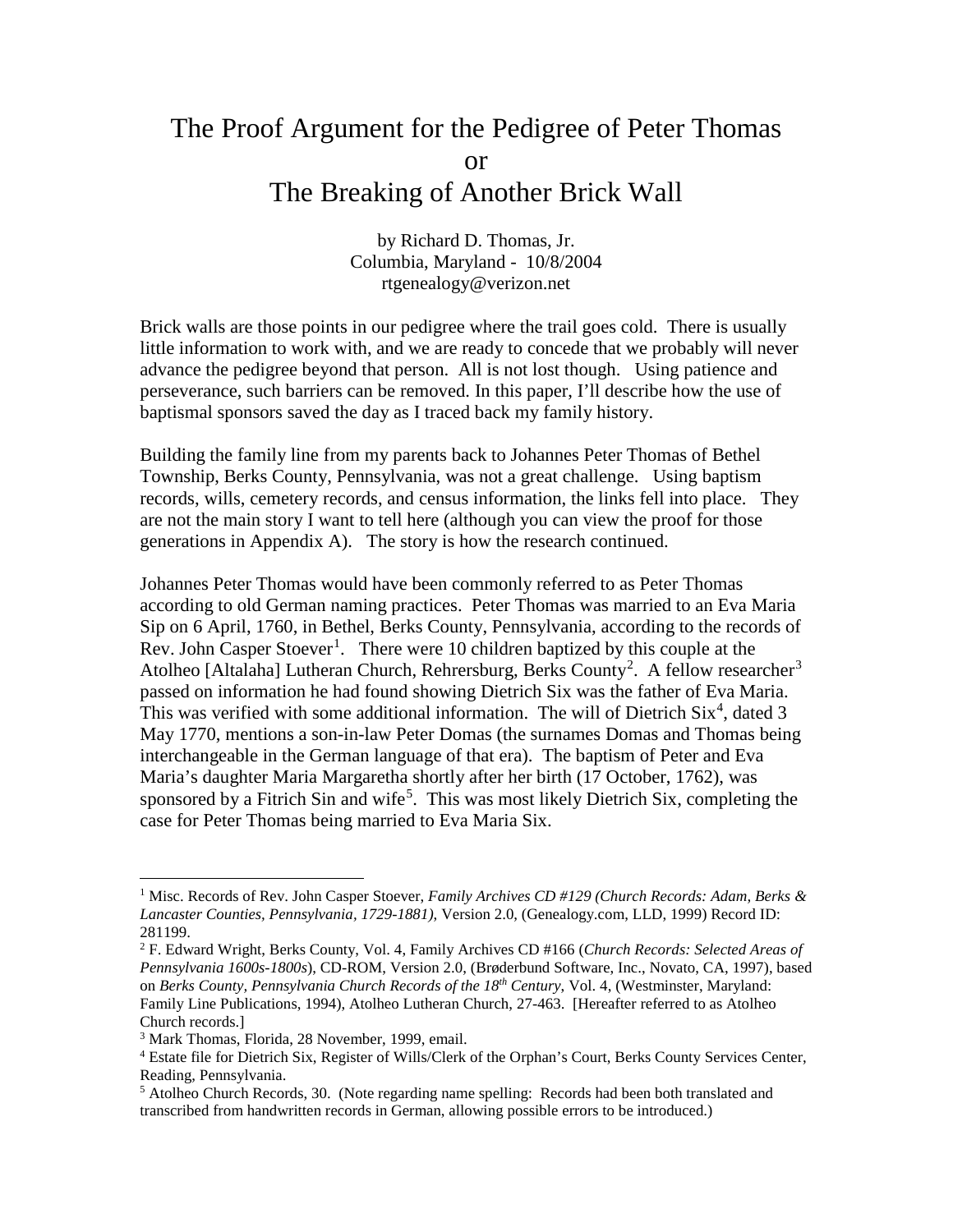Based on the contents of his estate file<sup>[6](#page-1-0)</sup>, Peter Thomas died intestate before 23 December 1789 (date bond was paid for the administrators, wife Eva Maria and son Christian). The file documents mention 9 of the 10 children by name, with Johannes being the missing child. Presumably, he died before Peter. Following Peter's death, the family migrated to Northumberland County, Pennsylvania, based on analysis of baptismal records of Himmel's Church<sup>[7,](#page-1-1) [8](#page-1-2)</sup>, Washington Township, Northumberland County, Pennsylvania. Two different transcriptions of the tombstones in the cemetery of Himmel's Church<sup>[9](#page-1-3)</sup> shows graves for both Christian and Eva Maria. Eva Maria is erroneously listed in both transcriptions as the wife of Christian, but the dates show Eva Maria 19 years older than Christian (consistent with Peter and Eva Maria's marriage date) and the graves appear to be one position apart (not together). Dates listed for Eva Maria are 5 November 1742 – 7 July 1817. Thus, the birth date for Peter would normally be expected to fall in the 1735 to 1742 range.

To summarize, at this point there were no firm birth or death dates known for Peter, but the general timeframes were established. The first actual record of Peter was his marriage in 1760. There was no information on the parents, or when he came to America (although various Peter Thomas' appeared in ship records). Examination of baptismal sponsors did not show any Thomas relatives (Thomas surname).

The next step was to survey the various Thomas lines in the general area. There were several Thomas lines in Berks, Lebanon and Lancaster Counties, and one in Maryland. All of these were fairly well documented, and no unaccounted for Peters were found. A line of Moravian Thomas' in Lancaster County appeared to have the most promise. Two brothers had immigrated, Peter Thomas and Johannes Thomas. Of interest was the naming of this Peter Thomas' children, similar to the names used by the Peter Thomas being researched. However, none of the Peters in this line matched up. Likewise, the family of Michael Thomas in Maryland showed similar naming, with his son Christian Thomas of Frederick, Maryland, being Peter's possible father (as the Peter Thomas being researched named his first son Christian). No matching birth records could be found though.

Finally, after contacting a number of other researchers, a suggestion was made by Suzy Bettac of Texas that Peter may be the Peter Thomas arriving in Philadelphia on the ship Phoenix in  $1754<sup>10</sup>$  $1754<sup>10</sup>$  $1754<sup>10</sup>$  along with a Gerhardt Thomas. The date lines up nicely with the

<span id="page-1-0"></span><sup>6</sup> Estate file for Peter Thomas, Register of Wills/Clerk of the Orphan's Court, Berks County Services Center, Reading, Pennsylvania.

<span id="page-1-1"></span> $<sup>7</sup>$  Baptismal Records Himmel's Church, on-line file, contributed for use in USGenWeb by Bobbyetta</sup> Ganunis, [ftp://ftp.rootsweb.com/pub/usgenweb/pa/northumberland/church/himmbapt.txt,](ftp://ftp.rootsweb.com/pub/usgenweb/pa/northumberland/church/himmbapt.txt) downloaded 6/8/1999.

<span id="page-1-2"></span><sup>8</sup> Joseph A. Meiser, Jr. and Sarah Roadarmel Meiser, A Genealogist's Guide to Burials in Northumberland County, Pennsylvania, (Elysburg, PA: J.A. Meiser and S.R. Meiser, 1985-1990), microfiche, Family History Library, Salt Lake City, FHL US/CAN Fiche 6100178, page 236.

<span id="page-1-3"></span><sup>9</sup> Himmels Church Cemetery, on-line file, compiled by Ronald Updegrove and Arlen Snyder, USGenWeb, [http://searches1.roostweb.com/usgenweb/archives/pa/northumberland/cemeteries/himmorig.txt,](http://searches1.roostweb.com/usgenweb/archives/pa/northumberland/cemeteries/himmorig.txt) Row #9, persons 8 and 10, downloaded 11/1/2000.

<span id="page-1-4"></span><sup>10</sup> Strassburger, Ralph B., and Hinke, William John, *Pennsylvania German Pioneers*, Volumes 1 and 2, (Camden Maine, Picton Press, 1992).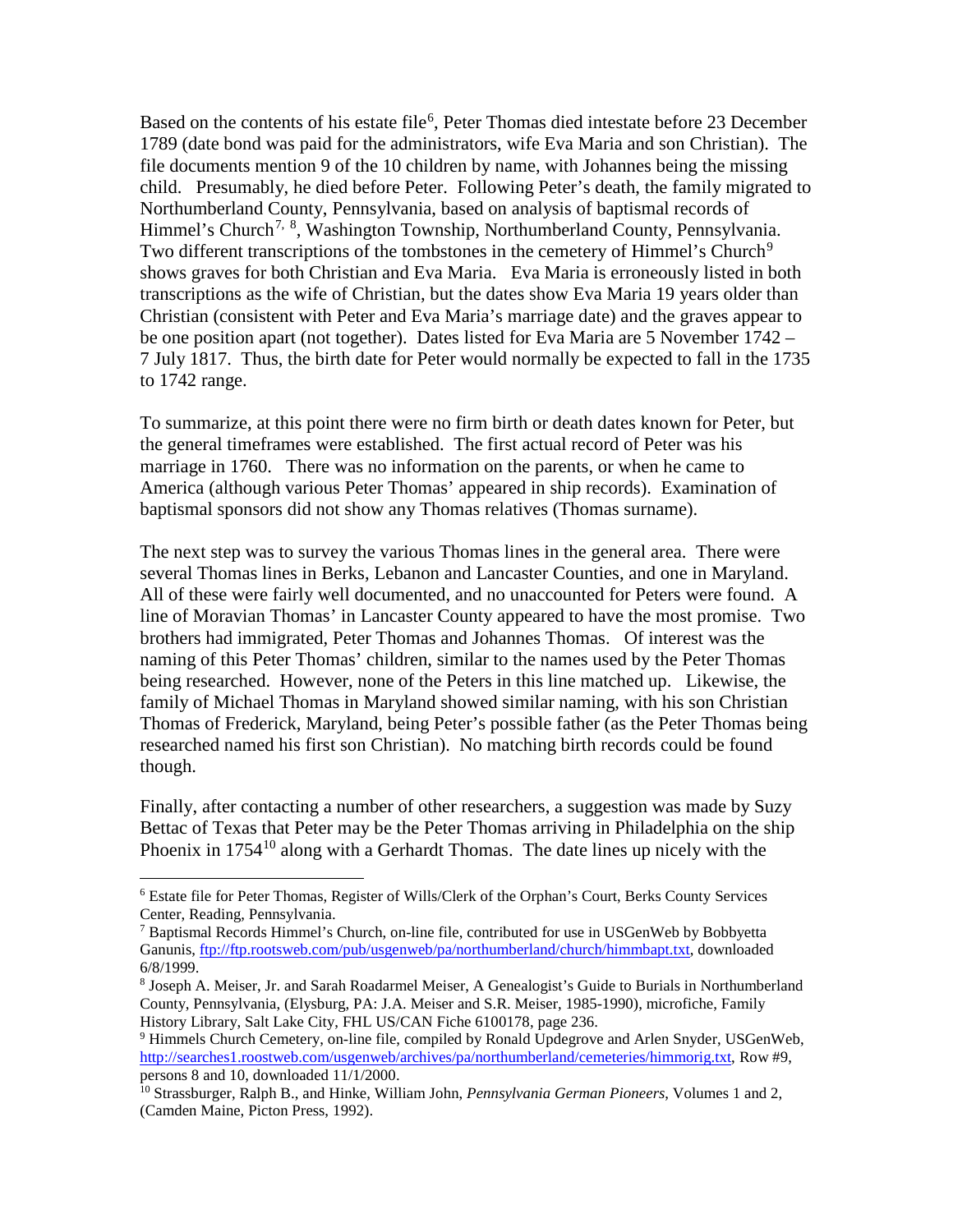marriage date of the Bethel Township Peter. There was no documented contact between Peter and Gerhardt after their arrival. Upon examination of published facsimile signatures from the ship lists, it was noticed the surname ended with the German double-S (ß) character (see Exhibits I and II.) There was only one other record with a signature found from the Bethel Twp. Peter Thomas, and that was the facsimile signature drawn by a clerk on the land purchase between Peter and Dietrich Six. This signature is shown in Exhibit III. Notice the same use of the double-S. This was relatively uncommon in colonial forms of the name, and strongly supports the Peter Thomas from Bethel Township being the Peter on the ship Phoenix with Gerhardt.

**Exhibit III - Deed Signature[13](#page-2-2)**

 $\overline{a}$ 

**Exhibit I - List 222 B** <sup>[11](#page-2-0)</sup> **Exhibit II - List 222** C<sup>[12](#page-2-1)</sup>

In a book of  $18<sup>th</sup>$  century emigrations from southwest Germany<sup>14</sup>, Professor Werner Hacker found a Johann Peter, Johann Gerhard, and Anna Elisabeth Thomas who emigrated together from Simmern in 1754. This matches the year of the ship record discussed previously. Furthermore, it provides a place of origin to Simmern, located in present day Rheinland-Pfalz. A review of the church records from Simmern<sup>[15,](#page-2-4) [16](#page-2-5)</sup> produced several Peter Thomases, but none were good matches for the Peter of Bethel Township. No Gerhard Thomas was found either.

One observation commonly mentioned by more experienced researchers is that German emigrants rarely traveled alone. They liked to stay in groups, whether family or old friends from their former communities in Germany. So the next research step was to go back to the baptisms of Peter's children and reexamine the sponsors since they may be

<span id="page-2-0"></span><sup>11</sup> Strassburger, Ralph B., and Hinke, William John, *Pennsylvania German Pioneers*, Volume 2, (Camden Maine, Picton Press, 1992), 722.

<span id="page-2-1"></span><sup>12</sup> Strassburger, Ralph B., and Hinke, William John, *Pennsylvania German Pioneers*, Volumes 1 and 2, (Camden Maine, Picton Press, 1992), 730.

<span id="page-2-2"></span><sup>&</sup>lt;sup>13</sup> Berks County, Pennsylvania, Deed Book, Volume 6, Berks County Recorder of Deeds, Berks County Services Center, Reading, Pennsylvania, 114-115.

<span id="page-2-3"></span><sup>14</sup> Professor Werner Hacker, *Eighteenth Century Register of Emigrants from Southwest Germany (to American and other countries)*, (Apollo, Pennsylvania: Closson Press, 1994), 456-457.

<span id="page-2-4"></span><sup>15</sup> Germany, Rheinland, Evangelisch-Reformierte Kirchenbuch, Simmern (KrSt. Simmern), 1616-1735, microfilm, FHL INTL 492970, Family History Library, Salt Lake City, Utah, USA.

<span id="page-2-5"></span><sup>16</sup> Germany, Rheinland, Evangelisch-Reformierte Kirchenbuch, Simmern (KrSt. Simmern), 1721-1797, microfilm, FHL INTL 492971, Family History Library, Salt Lake City, Utah, USA.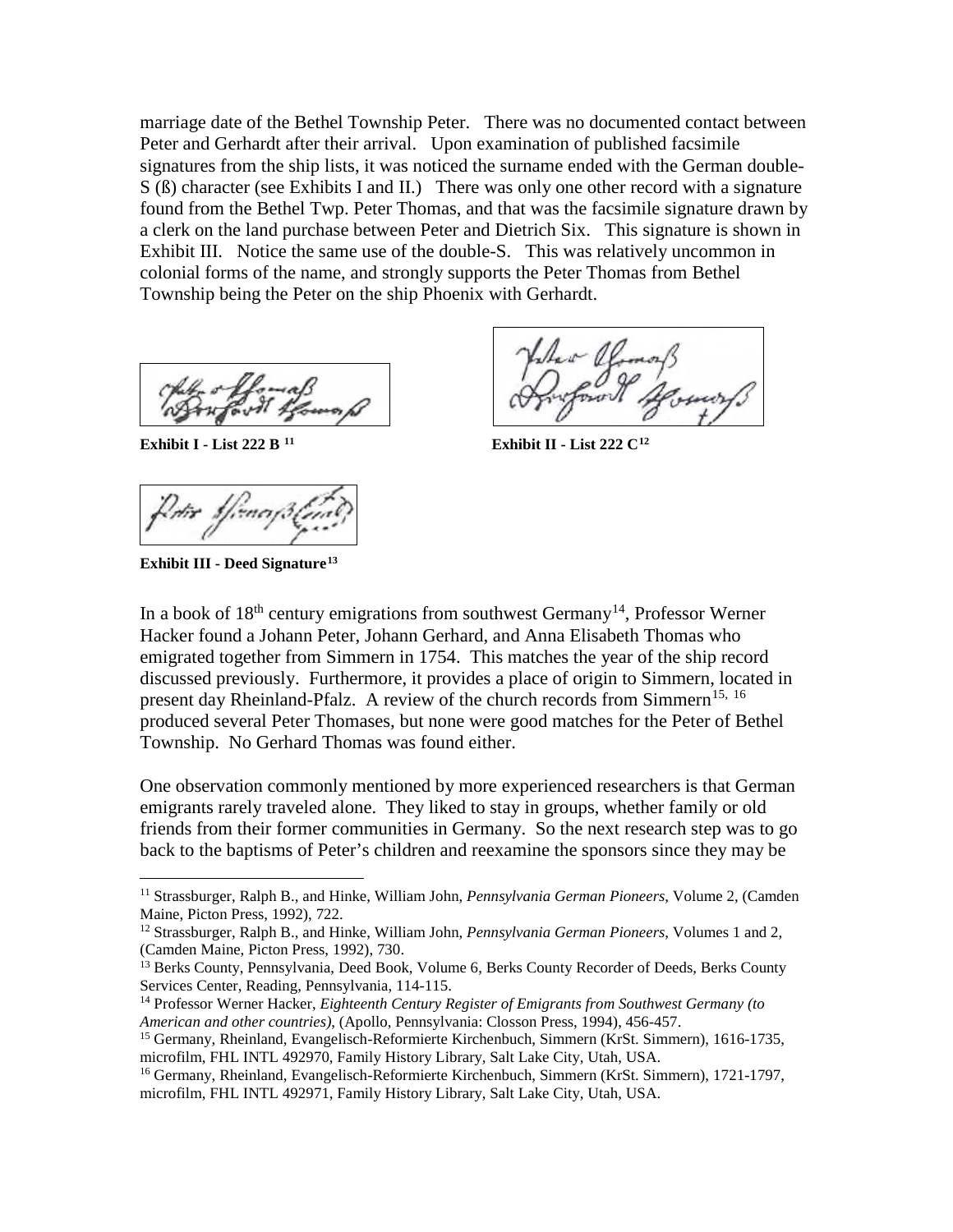related or have long standing relationships with the family. A family line was developed for each sponsor to attempt to establish their relationship with Peter or Eva Maria Thomas. Many of the sponsors had connections to Graf/Grof families in the area. Perhaps this is the maiden name of Eva Maria's mother (the wife of Dietrich Six, for whom no information is known). Possible links for others could not be found. One such sponsor was Johannes Jacob Mühleissen and wife.

A quick search of the Internet for information on Jacob Mühleissen located a web site $17$ giving some background on a emigrant from Pleizenhausen, Germany, to Pennsylvania in 1750. Pleizenhausen is a small village only a few kilometers from Simmern. Therefore, this clue was of high interest and proved to be a key to identifying where Peter Thomas came from.

A search of the Protestant church records of Pleizenhausen<sup>[18](#page-3-1), [19](#page-3-2)</sup> revealed a number of Thomas families. First, a Peter Thomas born in 1696 to Jacob and Elisabeth Thomas, and then various births to a Michael Thomas of Bergenhausen, a Nicholaus Thomas in Rayerschied, and an Andreas Thomas (village unknown). On 2 May 1715, Peter Thomas (b. 1696) marries Anna Elisabetha Kurz<sup>[20](#page-3-3)</sup>.

Peter and Anna Elisabetha Thomas had 11 children between 1716 and 1742. Among these children were daughters Maria Margaretha (born  $1722^{21}$ ) and Anna Elisabetha (born  $1724^{22}$ ), and sons Johannes Peter Thomas (born 1729), Johannes Peter Thomas (born 1736<sup>23</sup>), and "Henrich Geroth" Thomas (born 1732<sup>24</sup>; spelling of name shown as recorded). Of the two Peters, it is presumed the first died young although no such death record was found. There was no marriage or other subsequent information in the records for Peter, Geroth, and Anna Elisabeth. In fact, most of the area Thomas' were not mentioned after the 1750s, and none from this specific family. Of particular interest, however, was the record of the marriage of a Maria Margaretha Thomas (of Pleizenhausen) to Johann Jacob Mühleissen of Reisweiler<sup>[25](#page-3-8)</sup> on 18 October 1746. This is most likely the daughter of Peter and Anna Elisabetha Thomas since no other Maria Margaretha Thomas's lived in Pleizenhausen at the time. Recall it was a Jacob Mühleissen who later sponsored the baptism of two children of Peter and Eva Maria Thomas in Berks County, Pennsylvania. It seems reasonable to assert this was Peter's sister and brother-in-law.

<span id="page-3-1"></span><sup>18</sup> Germany, Rheinland, Evangelisch-Reformierte Kirchenbuch, Pleizenhausen (KrSt. Simmern), 1666- 1805, microfilm, FHL INTL 492979, Family History Library, Salt Lake City, Utah, USA.

<span id="page-3-0"></span><sup>&</sup>lt;sup>17</sup> Web Site of Douglas R. Henry & Bonnie E. Hall, [http://www.ancestry.com,](http://www.ancestry.com/) contact: Douglas Henry [\(douglasrhenry@yahoo.com\)](mailto:douglasrhenry@yahoo.com), downloaded 8 March, 2003.

<span id="page-3-2"></span><sup>19</sup> Germany, Rheinland, Evangelisch-Reformierte Kirchenbuch, Pleizenhausen (KrSt. Simmern), 1732- 1800, microfilm, FHL INTL 493980, Family History Library, Salt Lake City, Utah, USA.

<span id="page-3-3"></span> $20$  Pleizenhausen Kirchenbuch, 1666-1805, FHL INTL 492979, item 1, 91.

<span id="page-3-4"></span> $21$  Ibid, item 2, 7.

<span id="page-3-5"></span><sup>22</sup> Ibid, item 2, 13.

<span id="page-3-6"></span><sup>23</sup> Ibid, item 2, 45.

<span id="page-3-7"></span> $24$  Ibid, item 2, 34.

<span id="page-3-8"></span><sup>25</sup> Pleizenhausen Kirchenbuch, 1732-1800, FHL INTL 493980, item 1, 18.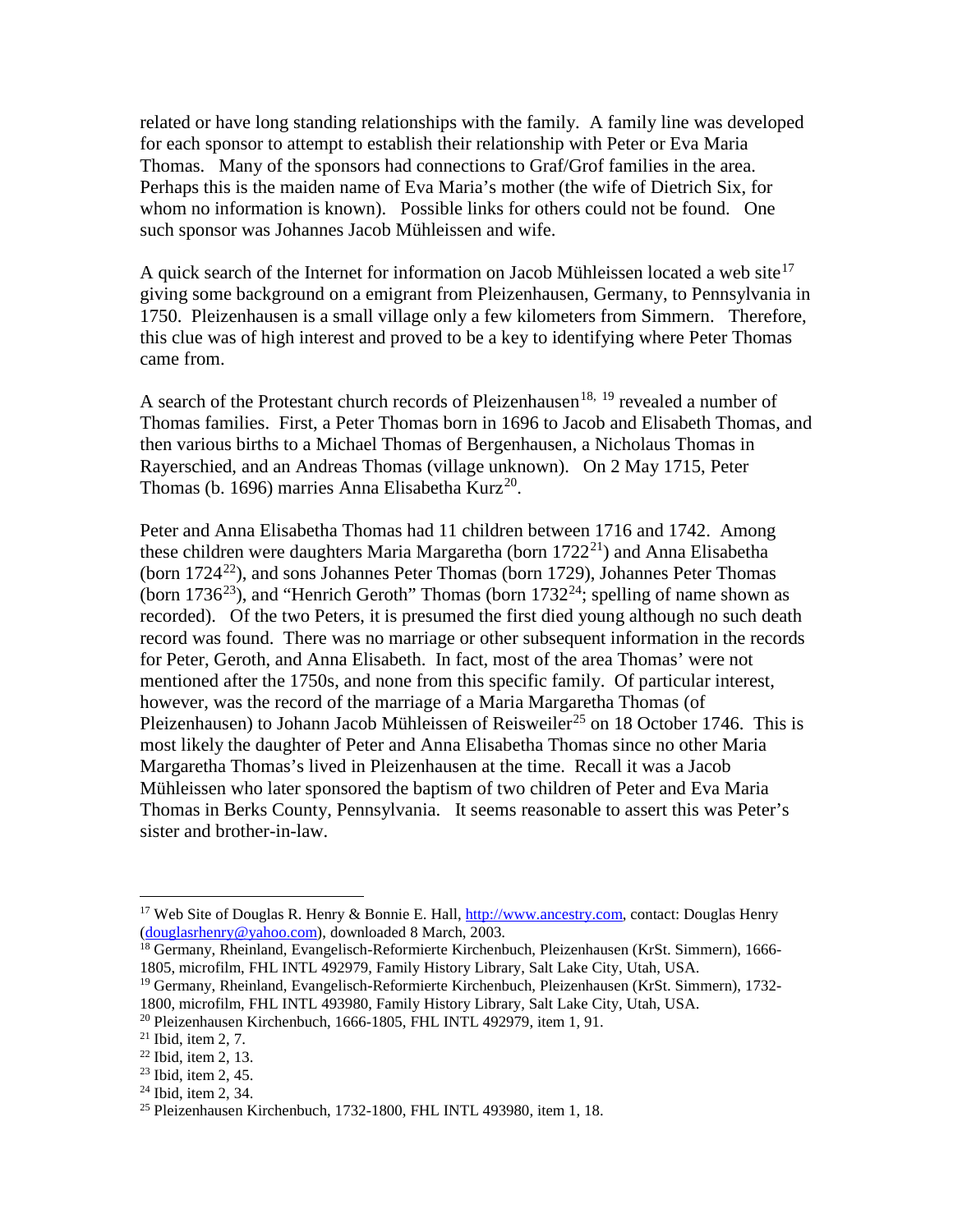So where is Gerhardt Thomas? To complete the identification of this family group, it would be useful to have Gerhardt (or Gerhard) in the family as well. There were no Gerhard Thomases found in searches of the records of surrounding village churches at least through the 1750s.

Given the odd spelling of the name Geroth, the record of the baptism of "Henrich Geroth" Thomas was examined in more detail. During the range of a few years in which this record appears is where the person recording the church records has very poor handwriting, and perhaps is not well educated. An image of the name in this record is shown below as Exhibit IV.



Exhibit IV - Image of the Child's Given Name

In this image, even the name Heinrich has been misspelled as Henrich, as no "i" appears in the first part of the name. The second name appears to be spelled Gerog. However, Suzy Bettac and her husband noticed the last character being similar to the "h" in other words known to end in "h", and that the writer did not cross "t"'s, leaving the name Geroth. The use of shorthand forms of names is used by this particular church recorder in other names as well. In the same baptism record, one of the sponsors is named Geroth Bauermann. The image of his name is shown in Exhibit V, and can be seen to be of similar form to the child's name Geroth.



Exhibit V – Image of the Name of Geroth Bauermann

Examination of the Pleizenhausen church record revealed no other occurrence of the name Geroth Bauermann other than in the years recorder by this same recorder (1732- 1736). A baptism in 1735<sup>[26](#page-4-0)</sup> lists the parents as Geroth Bauermann and Eva Catharina. However, there were occurrences (both before and after the years recorded by this church recorder) of a Gerhard Bauermann, listing his wife as Eva Catharina, such as in the baptism of their son Johann Jacob in  $1737^{27}$ , where an Anna Elisabetha Thomasin was a sponsor. This leads to the conclusion that the name Geroth was really some shortened or misspelled form of the name Gerhard. Confirmation records for Peter and Gerhard would have provided an even stronger case for this conclusion, but all such records were missing for several years where these boys would have been confirmed into the church.

 $26$  Pleizenhausen Kirchenbuch, 1666-1805, FHL INTL 492979, item 2, 41.  $\overline{a}$ 

<span id="page-4-1"></span><span id="page-4-0"></span><sup>27</sup> Ibid, item 2, 48.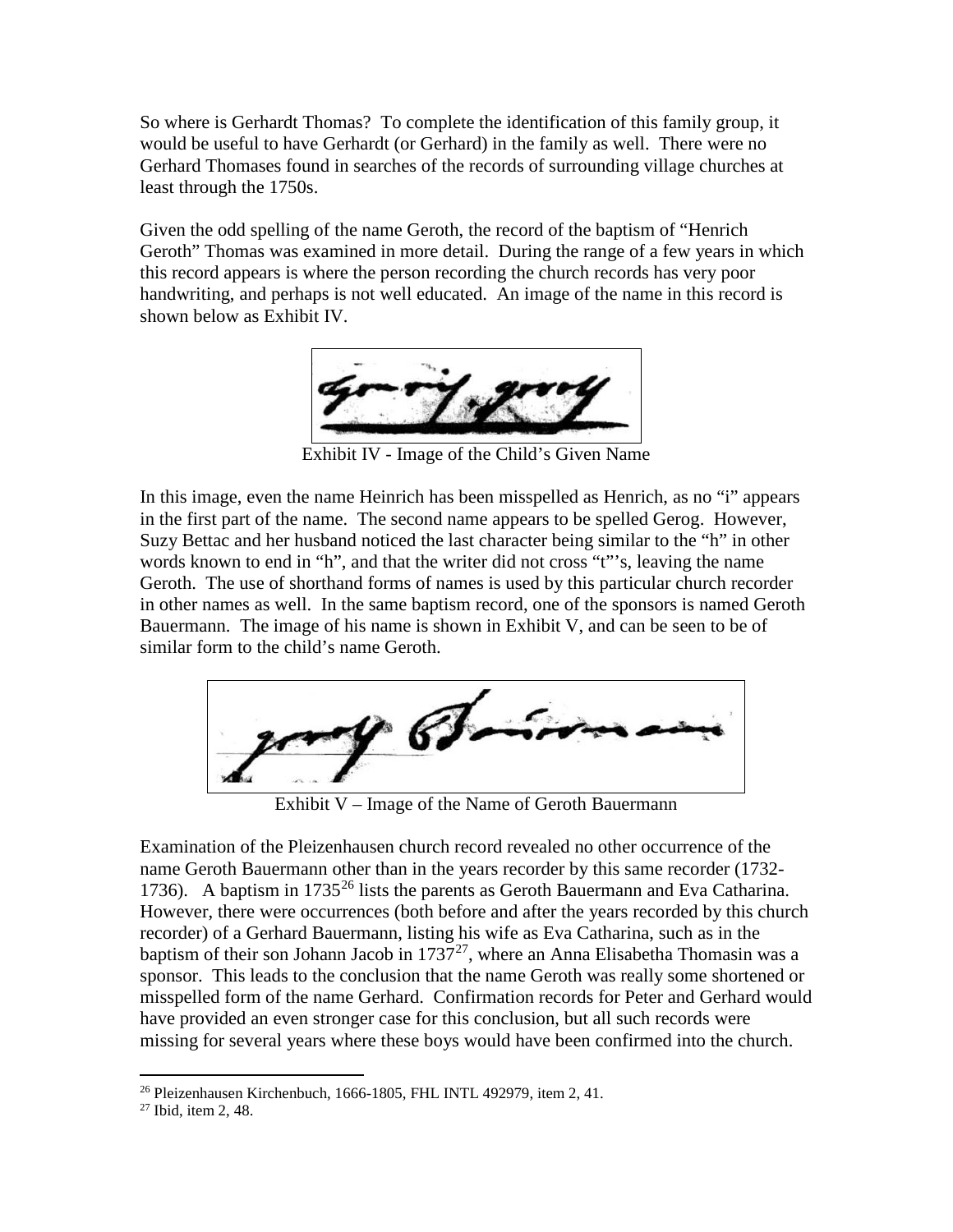Nevertheless, the baptism record for Henrich Geroth Thomas in 1732 is interpreted to be that belonging to Heinrich Gerhard Thomas.

The third person in the 1754 emigration group was Anna Elisabeth Thomas. There are several alternatives here. Peter and Gerhard did have a sister Anna Elisabetha (b. 1724). It is also possible the emigrant was Peter and Gerhard's mother, Anna Elisabeth, since their father had died in  $1743^{28}$ . However, there was an Anna Elisabeth Thomas who died in 1757 at the age of 59 years 4 months<sup>29</sup>, which is somewhat close to being the age of their mother (born in 1693). Therefore, the most likely person emigrating is considered to be their sister.

In order to complete the search for Peter Thomas (emigrant to Berks County, Pennsylvania), church records from the various villages in the area were examined to piece together all of the Thomas lines in the area. No other candidate Peter Thomases for the emigration group were found, particularly associated with a Gerhard and/or Anna Elisabeth. There were numerous Peter Thomases found, but they either had an unlikely age (too old or young), or records showed they had an established family.

In review, the following is concluded after analysis of the Pleizenhausen (and surrounding area) church records, German emigration records, and other records in Pennsylvania:

- 1. A Peter Thomas is born in 1736 which is a reasonable timeframe to match the age of his future wife in Pennsylvania (Eva Maria Six, born 1742),
- 2. His family contains an Anna Elisabeth and Gerhard, matching the record of a 1754 emigration group,
- 3. The relatively uncommon form of signature used by a Peter and Gerhard Thomas associated with the 1754 arrival of the ship Phoenix in Philadelphia, Pennsylvania, matches the signature of Peter in a later land acquisition,
- 4. Gerhard and Peter were both in Berks County, Pennsylvania, at the same time (Gerhard's daughter Anna Margaretha was baptized in Hain's Church, Lower Heidelburg Township in 1764),
- 5. A Jacob Mühleissen marries Maria Margaretha Thomas (believed to be Peter Thomas' older sister), who apparently is the Jacob Mühleissen subsequently sponsoring the baptism of two of Peter and Eva Maria Thomas' children in Pennsylvania, and
- 6. Various records<sup>[30](#page-5-2)</sup> indicate the appearance of both Mühlisen and Thomas families to Westmoreland County (eventual home of Gerhard Thomas) in

 $^{28}$  Pleizenhausen Kirchenbuch, 1666-1805, FHL INTL 492979, item 3, 67.

<span id="page-5-1"></span><span id="page-5-0"></span><sup>29</sup> Ibid, item 3, 73.

<span id="page-5-2"></span><sup>30</sup> Albert, George Dallas, editor, "History of Hempfield Township", *History of the County of Westmoreland, Pennsylvania with Biographical Sketches of may of its Pioneer and Prominent Men*, (Philadelphia: L. H. Everts & Co., 1882), 529. Reported by Suzy Bettac.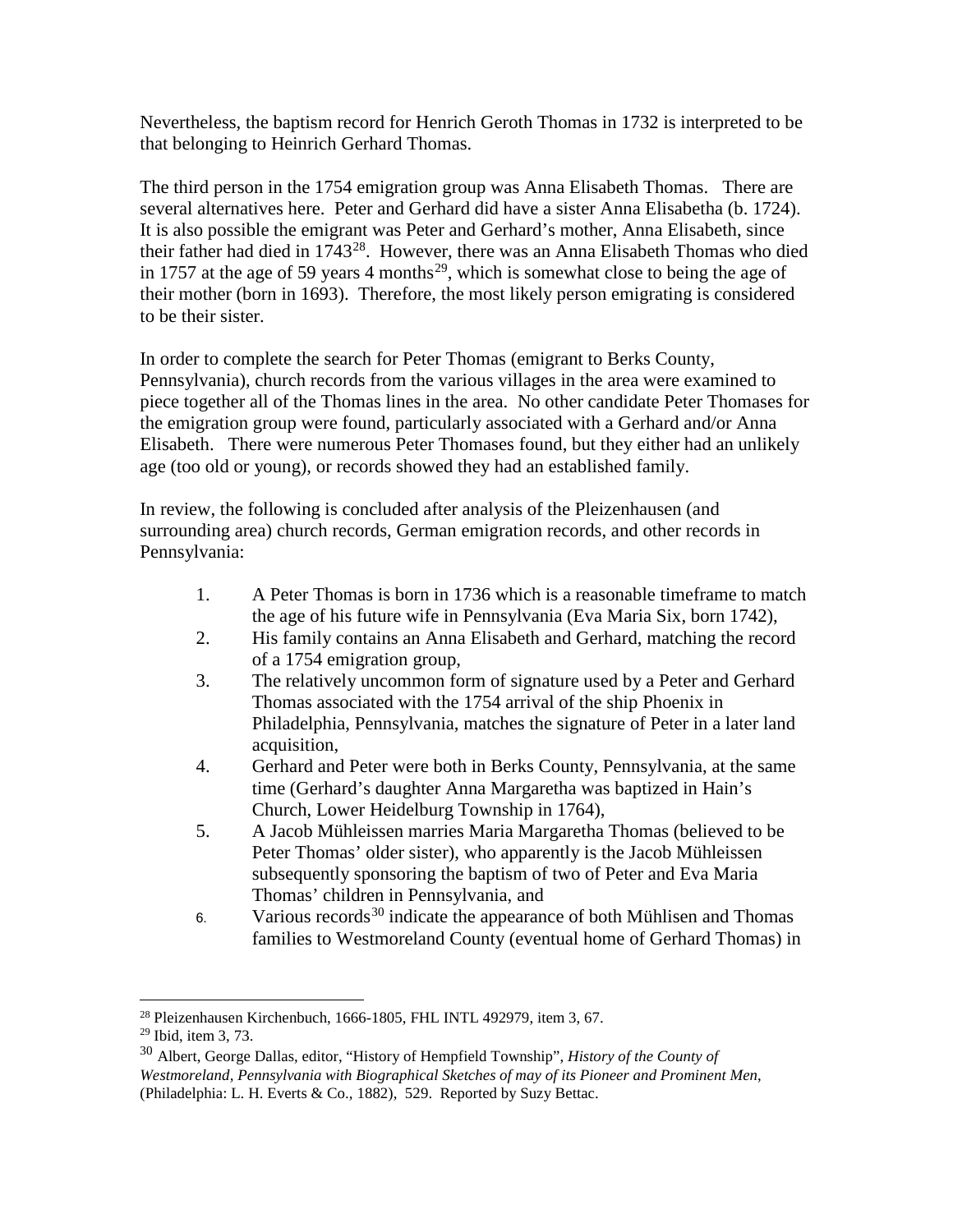western Pennsylvania before 1778, further supporting the connection between the families.

Thus the Peter Thomas who marries Eva Maria Six in Pennsylvania is the Johannes Peter Thomas born in 1736 in Pleizenhausen, Germany. No information has been found to conflict with this conclusion.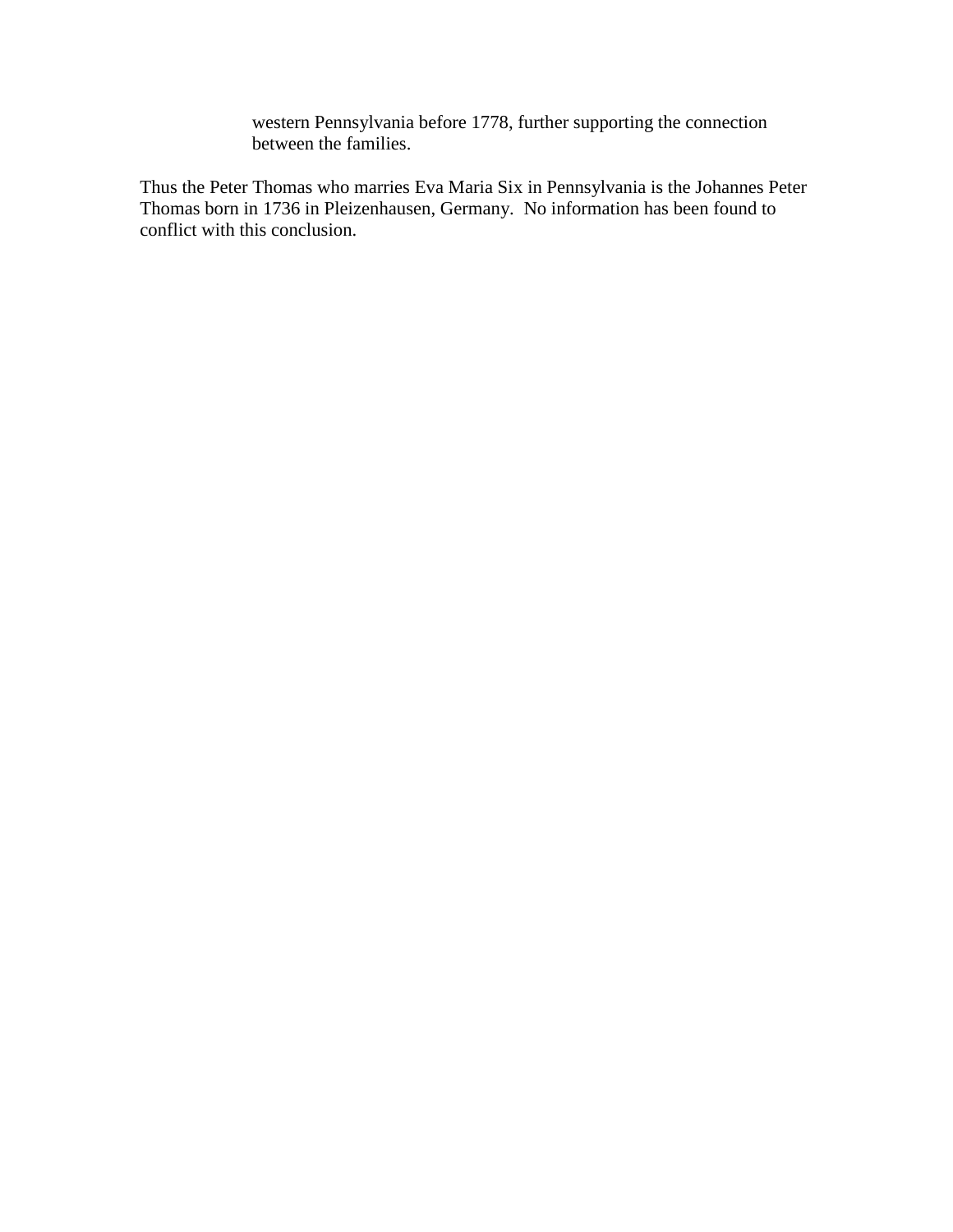Possible Additional Research:

 $\overline{a}$ 

More research could be done on the Mühleisen lines in Pennsylvania, related to the Jacob and Nicolaus Mühleisen arriving in Philadelphia on the ship Patience on 11 August  $1750<sup>31</sup>$ . There is an emigration record for Johann Jakob Muehleissen of Pleizenhausen dated 1750, showing him "in the new land;" with wife and 2 children, and paying 16 Gulden for manumission tax<sup>32</sup>. The makeup of their initial families is sketchy in the first generation in America. There appears to be multiple Jacob's, perhaps one is the son of the emigrating Jacob. The argument for the early family structure commonly presented on the Internet is non-convincing.

Another sponsor of the baptism of Peter Thomas' children in Pennsylvania is a Jacob Staug and wife. This surname spelling rarely shows up in other Pennsylvania records. However, there are other forms of the name such as Jacob Stauch. In 1776, two years after Jacob Staug and wife sponsor the baptism of Peter's child, a Jacob Stauch and Anna Elisabetha sponsor the son of Jacob Strunk and wife at Hains Church, in Lower Heidelberg Township, Berks County, Pennsylvania. Could this be Anna Elisabetha Thomas, sister of Peter who emigrated with Peter and Gerhard in 1754?

Finally, there may still be connections between Peter and Gerhard Thomas, and Thomas families immigrating in 1708 to New York state. The Tulpehocken area of Berks County, Pennsylvania, was settled by German immigrants moving down from the New York area, some 30 years prior to the arrival of Peter and Gerhard. There was a Casper Thomas living in the same township as Peter, but no relationship was ever established between them.

<span id="page-7-0"></span><sup>31</sup> Strassburger, Ralph B., and Hinke, William John, *Pennsylvania German Pioneers*, Volume 1, (Camden Maine, Picton Press, 1992), 427. (Note: surname spelled Muehleysen)

<span id="page-7-1"></span><sup>32</sup> Smith, Clifford Neal, *Eighteenth-Century Emigrants from Kreis Simmern (Hunsrueck), Rheinland-Pfalz, Germany, to Central Europe, Pfalzdorf am Niederrhein, and North America*, German-American Genealogical Research Monograph Number 16, (McNeal, Arizona: Westland Publications, 1982), 13.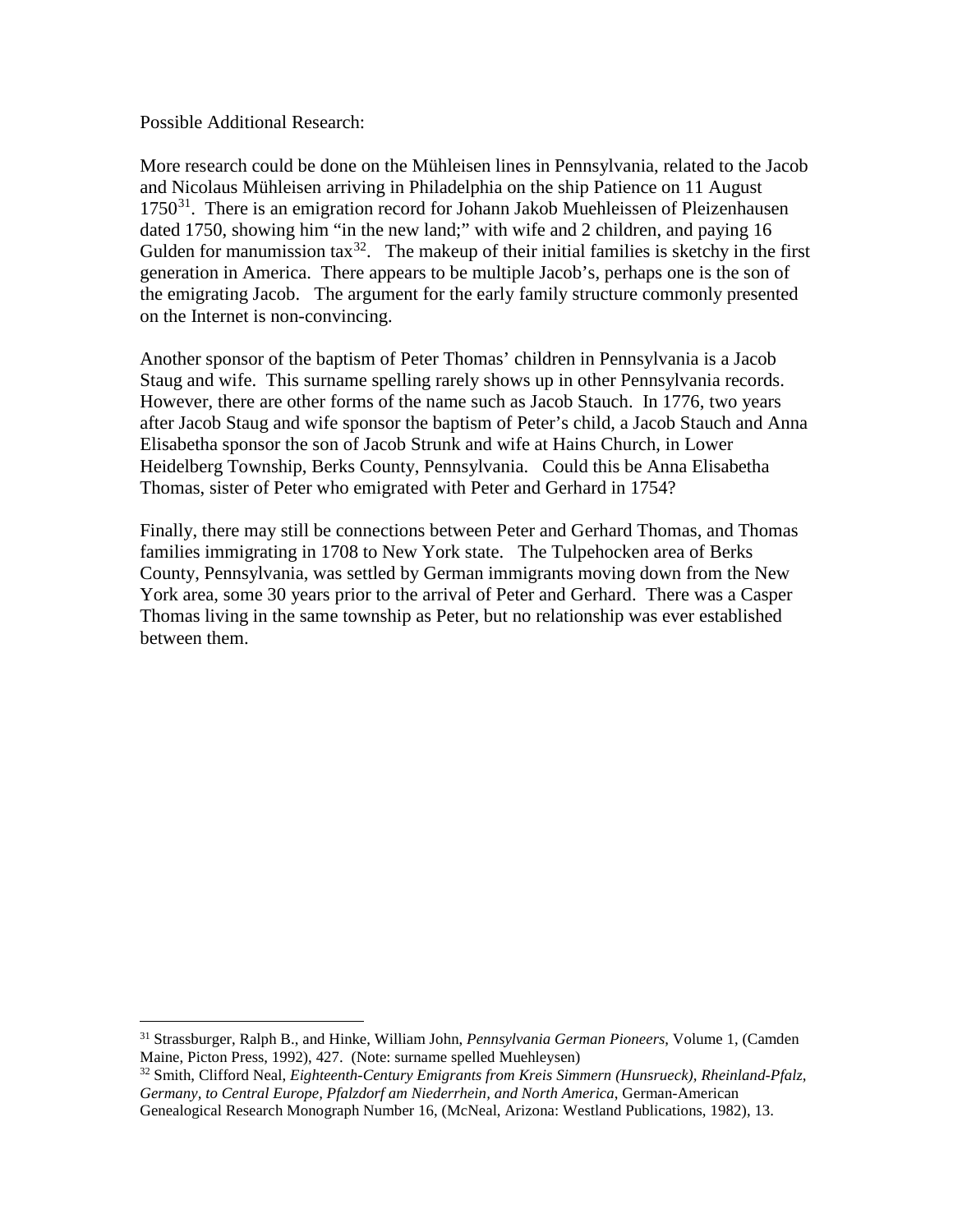## Appendix A My Personal Link to Peter Thomas

My father was Richard Davis Thomas, born 3 January 1924, in Shamokin, Northumberland County, Pennsylvania<sup>[33](#page-8-0)</sup>, and died 24 July 1967, in Derry Township, Dauphin County, Pennsylvania<sup>[34](#page-8-1)</sup> (residence at the time was Palmyra, Lebanon County, Pennsylvania). His birth certificate identifies his father as William Thomas, age 33, born in Shamokin, Pennsylvania, and mother Ruth Davis, age 32, born in Shenandoah, Pennsylvania. In the 1930 U.S. Census<sup>[35](#page-8-2)</sup>, Richard Thomas, age 6, is listed in the household of William E. Thomas (wife Ruth S.), living at 135 Third Street in Shamokin, Pennsylvania.

An original baptismal certificate held by a family member states William Edgar Thomas was the son of Richard Thomas, and born at Shamokin, Pennsylvania, 22 June, 1890. The 1900 U.S. Census<sup>[36](#page-8-3)</sup> also shows William E., born June 1890, as the son of Richard and Amanda Thomas. Richard Thomas is listed in this census as having a birth date of October 1861, and was living at 1003 W. Mulberry Street (Coal Township, present day Shamokin). The death certificate of Richard M. Thomas<sup>[37](#page-8-4)</sup> lists his spouse as Amanda, and birth date as 31 October 1861, born to a Daniel S. Thomas and Kathryn Eisenhart, both of Pennsylvania.

The will of Daniel S. Thomas<sup>[38](#page-8-5)</sup> refers to his wife Matilda Thomas, 2 children of his second wife, Matilda, and 3 children, including a Richard M. Thomas, of his first wife (unnamed). Richard M. Thomas is also named executor. The  $1900$  U.S. Census<sup>[39](#page-8-6)</sup> shows Daniel Thomas, born Jan. 1834, age 65, and Matilda, living at 618 W. Spruce Street, Shamokin. The 1880 U.S. Census<sup>[40](#page-8-7)</sup> lists Daniel Thomas, age 47, and wife Matilda, and

<span id="page-8-0"></span><sup>&</sup>lt;sup>33</sup> Certification of Birth for Richard Davis Thomas, Commonwealth of Pennsylvania, Department of Health, File No. 0168260-1924, filed 4 Jan 1924.

<span id="page-8-1"></span><sup>&</sup>lt;sup>34</sup> Certificate of Death for Richard Davis Thomas, Commonwealth of Pennsylvania, Department of Health, Certificate number 066900-67, filed 25 July, 1967.

<span id="page-8-2"></span><sup>35</sup> William E Thomas household, 1930 Census of the United States, Population Schedule, Pennsylvania, Northumberland County, Shamokin Borough (Ward 6, Block No. 100), National Archives Microfilm T626-2091, Enumeration District No. 49-60, Sheet No. 12A, page 190, line 54, shown on [http://www.ancestry.com,](http://www.ancestry.com/) image 0372.

<span id="page-8-3"></span><sup>&</sup>lt;sup>36</sup> Richard Thomas household, 1900 Census of the United States, Population Schedule, Pennsylvania, Northumberland County, Coal Township, National Archives Microfilm 1448, Enumeration District No. 115, Sheet No. 19B, page 41a, line 67, as shown on [http://www.ancestry.com.](http://www.ancestry.com/)

<span id="page-8-4"></span><sup>&</sup>lt;sup>37</sup> Certificate of Death for Richard M. Thomas, Commonwealth of Pennsylvania, Department of Health, File No. 107585, filed 23 Oct 1926.

<span id="page-8-5"></span><sup>38</sup> Will of Daniel S. Thomas, Northumberland County Will Book 14, page 15, dated 28 Nov 1904.

<span id="page-8-6"></span><sup>39</sup> Daniel Thomas household, 1900 Census of the United States, Population Schedule, Pennsylvania, Northumberland County, Shamokin Borough, Ward 6, National Archives Microfilm, Enumeration District 152, Sheet 6A (stamped 46).

<span id="page-8-7"></span><sup>40</sup> Daniel Thomas household, 1880 Census of the United States, Population Schedule, Pennsylvania, Northumberland County, 4<sup>th</sup> Ward - Shamokin Borough, National Archives Microfilm T9 Roll 1164, Enumeration District 148, page 30, line 10.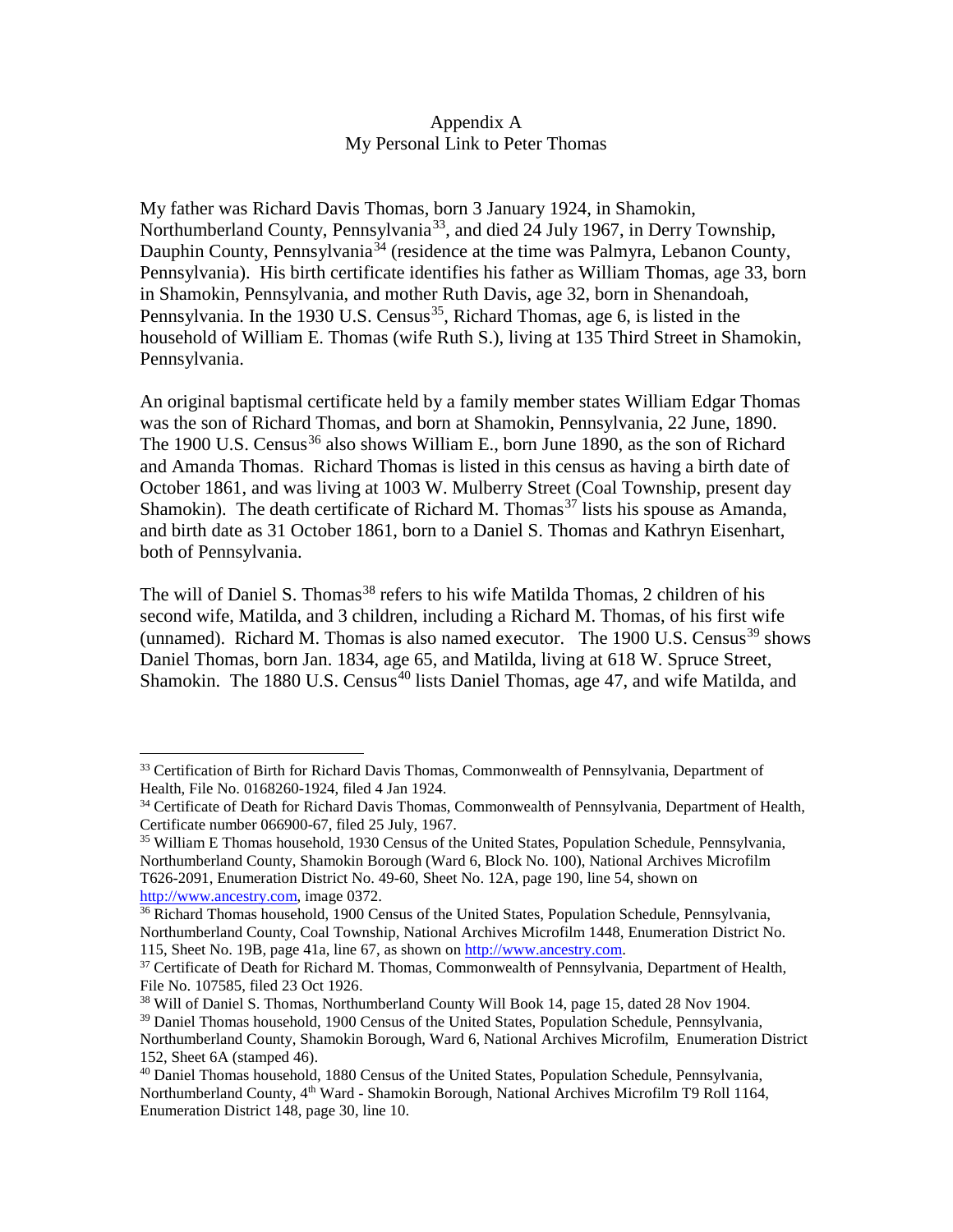son Richard, age 18. The 1870 U.S. Census<sup>[41](#page-9-0)</sup> lists the household of Daniel (age 36) and Matilda Thomas, with son Richard M., age 8. The death certificate for Daniel Thomas<sup>[42](#page-9-1)</sup>, of 618 W. Spruce St., shows him to be a widower, age 77 years 3 months and 25 days (which calculates to a birth on or about 22 Jan 1834). His parents are listed as Peter Thomas, of Mahantongo, Pennsylvania [assumed to be the Mahantongo Valley area, not a town], and Julia Snyder of the same place. Himmel's Church, Washington Township, Northumberland County, Pennsylvania, baptism records<sup>[43](#page-9-2)</sup> show a Daniel Thomas born to Peter and Judith Thomas on 21 Jan 1834. As to the first wife of Daniel Thomas, a Catharine Thomas is buried in the St. John's Lutheran Church cemetery in Leck Kill, Northumberland County, Pennsylvania<sup>[44](#page-9-3)</sup>, and listed as the wife of Daniel S. Thomas (she died in 1865, age 24). She is buried beside Jonas and Mary Eisenhart, suggesting she was an Eisenhart, thus matching the information on Daniel Thomas' death certificate.

There is a Peter Thomas born to Gottfried and Anna Maria Thomas on 18 September 1808, and baptized at Himmel's Church on 7 October 1808 (sponsored by Peter Brosius and Margaretha)<sup>[45](#page-9-4)</sup>. There is also a son William B., born to Peter and Judith Thomas on 24 July 1842, and baptized at Himmel's Church on 23 October  $1842^{46}$  $1842^{46}$  $1842^{46}$  (sponsors: Georg Delp and Anna Maria). There is also a Judith Schneider born to Abraham and Susanna Schneider on 14 December  $1810^{47}$ , who is perhaps the wife of Peter considering the maiden name of Daniel Thomas' mother on his death certificate was Snyder. Bringing the whole family together, a comparison with the 1850 U.S. Census listing of the household of Peter Thomas<sup>[48](#page-9-7)</sup> (age 43), with sons Daniel (age 16) and William (age 6) shows a fair match (exact match to birth year in Daniel's case). Peter's wife was listed as Elisabeth, suggesting Judith may have died before 1850. The 1860 U.S. Census<sup>[49](#page-9-8)</sup> listed Peter (age 52) and William (age 18), giving an exact age match to birth year for both. Again Peter's wife was listed as Elisabeth. There were no other Peter Thomas' of that age group in the area, thus, the census families, and baptisms all at Himmel's Church establish the Peter Thomas born in 1808 as the father of Daniel S. Thomas.

<span id="page-9-0"></span><sup>41</sup> Daniel Thomas household, 1870 Census of the United States, Population Schedule, Pennsylvania, Northumberland County, Shamokin Borough, National Archives Microfilm M593 Roll 1384 Part 1, page 57 (stamped 120), line 11.

<span id="page-9-1"></span> $42$  Certificate of Death for Daniel Thomas, Commonwealth of Pennsylvania, Department of Health, File No. 49040, filed 20 May 1911.

<span id="page-9-2"></span><sup>&</sup>lt;sup>43</sup> Baptismal Records Himmel's Church, on-line file, contributed for use in USGenWeb by Bobbyetta Ganunis, [ftp://ftp.rootsweb.com/pub/usgenweb/pa/northumberland/church/himmbapt.txt,](ftp://ftp.rootsweb.com/pub/usgenweb/pa/northumberland/church/himmbapt.txt) downloaded 6/8/1999, page 185 of church book translation, page 30 of file.

<span id="page-9-3"></span><sup>44</sup> St. John's Lutheran and Reformed Church Cemetery, Lech Kill, on-line file, compiled by Harvey C. Lubold, USGenWeb,<ftp://ftp.rootsweb.com/pub/usgenweb/pa/northumberland/cemeteries/lechkill.txt>. Row #9, persons 188-190, downloaded 6/8/1999.

<sup>45</sup> Himmel's Church Baptismal Record, page 62 of church book translation, page 18 of file.

<span id="page-9-5"></span><span id="page-9-4"></span><sup>46</sup> Ibid., page 228 of church book translation, page 35 of file.

<span id="page-9-6"></span> $47$  Ibid., page 65 of church book translation, page 19 of file.

<span id="page-9-7"></span><sup>48</sup> Peter Thomas household, 1850 Census of the United States, Population Schedule, Pennsylvania, Northumberland County, Upper Mahanoy Township, National Archives Microfilm M432 Roll 804, page 252 (stamped 522), line 28.

<span id="page-9-8"></span><sup>49</sup> Peter Thomas household, 1860 Census of the United States, Population Schedule, Pennsylvania,

Northumberland County, Upper Mahanoy Township, National Archives Microfilm M653 Roll 1149, Part 1, page 119 (stamped 346), line 10.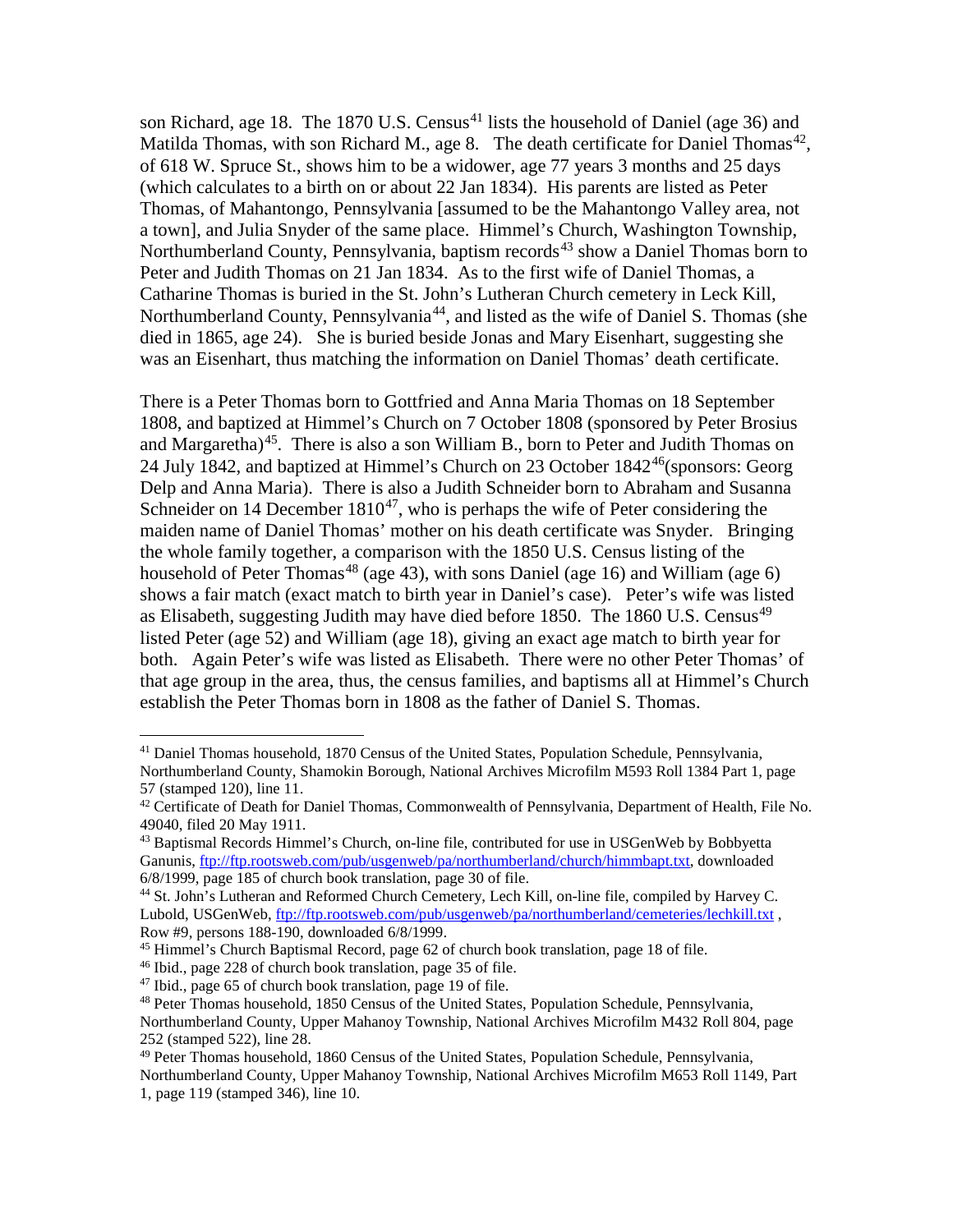According to the Orphan Court Proceedings (November 1833) after the death of Godfrey Thomas, of Mohanoy Township, Northumberland County, he died intestate having a widow named Anna Maria and nine children, John, Anna Maria (married to George Depp), Michael, Catharine (married to John Bush), Elisabeth (married to Jacob Artman), Peter, Jacob, Samuel, and Christiana (minor over 14 years of age)<sup>[50](#page-10-0)</sup>. The Anna Maria and George Depp match the baptismal sponsors of her brother Peter's son William, providing a link to the previously discussed family of Peter Thomas. The birth and baptism of the children beginning with Maria Elizabeth are recorded in the records of Himmel's Church. Elizabeth was born 10 December 1801, and baptized 27 December 1801[51](#page-10-1) (sponsors: Christian Tomas and wife Maria Elizabeth). There is an earlier baptism of Anna Maria Thomas, daughter of Gottfried Thomas and Anna Maria at St. Paul's (Klopp's) Church, Lebanon County, Pennsylvania, on 27 September 1794 (sponsor: Maria Thomas)<sup>52</sup>. There is also a baptism sponsored by Gottfried Thomas and Anna Maria at the same Klopp's Church, for Anna Maria, daughter of Christian Thomas and Maria Elisabeth, on 13 March 1796<sup>53</sup>. Finally, just across the county border, at Altalaha Lutheran Church, Rehrersberg, Berks County, Pennsylvania, a Christian Thomas is born to Peter Thomas on 10 June  $1761<sup>54</sup>$ , and a son Joh. Gottfried also born to Peter Thomas on 30 December 1769<sup>[55](#page-10-5)</sup>. There are several births to a Christian Thomas and Mariliss [Maria Elisabeth] between 1786 and 1791 at Altalaha Lutheran Church in these same records. Note the death of a Peter Thomas of Bethel Township, Berks County, Pennsylvania, in 1789, described in the beginning of the main body of this paper. The estate file mentions both Christian and Gottfried among the 9 children. Peter was married to Eva Maria Six, who likely is the Maria Thomas sponsoring the baptism of Gottfried's daughter Anna Maria in 1794, described above.

All of the above birth and baptism events fit together nicely to suggest that following the death of Peter Thomas of Bethel Township, Berks County, the family left the area and moved west into Lebanon County a few years, and then up into Northumberland County. The continuing family interactions observed in the sponsoring of baptisms providing the linking support, as Gottfried sponsors a baptism of Christian's child in Lebanon County, and then Christian sponsors a baptism of Gottfried's child in Northumberland County. The widow of Peter, Eva Maria Thomas [Six], appears as a sponsor for the baptism of a number of her children at Himmel's Church, Northumberland County. The appearance of several of these same family members in Northumberland County (Christian, Jacob,

<span id="page-10-0"></span><sup>&</sup>lt;sup>50</sup> Northumberland County Orphan Court Docket 7, Family History Library microfilm, FHL 961033, page 362.

<span id="page-10-1"></span><sup>&</sup>lt;sup>51</sup> Baptismal Records Himmel's Church, on-line file, contributed for use in USGenWeb by Bobbyetta Ganunis, [ftp://ftp.rootsweb.com/pub/usgenweb/pa/northumberland/church/himmbapt.txt,](ftp://ftp.rootsweb.com/pub/usgenweb/pa/northumberland/church/himmbapt.txt) downloaded 6/8/1999, page 51 of church book translation, page 14 of file.

<span id="page-10-2"></span><sup>52</sup> F. Edward Wright, *Early Church Records of Lebanon County Pennsylvania*, (Westminster, Maryland: Family Line Publications, 1995). Reproduced on Brøderbund Software's Family Archive CD #166 (*Church Records: Selected Areas of Pennsylvania, 1600s-1800s*), 189. <sup>53</sup> Ibid., 204.

<span id="page-10-5"></span><span id="page-10-4"></span><span id="page-10-3"></span><sup>54</sup> F. Edward Wright, *Berks County Church Records of the 18th Century*, Vol. 4, (Westminster, Maryland: Family Line Publications, 1995). Reproduced on Brøderbund Software's Family Archive CD #166 (*Church Records: Selected Areas of Pennsylvania, 1600s-1800s*), 29. <sup>55</sup> Ibid., 113.